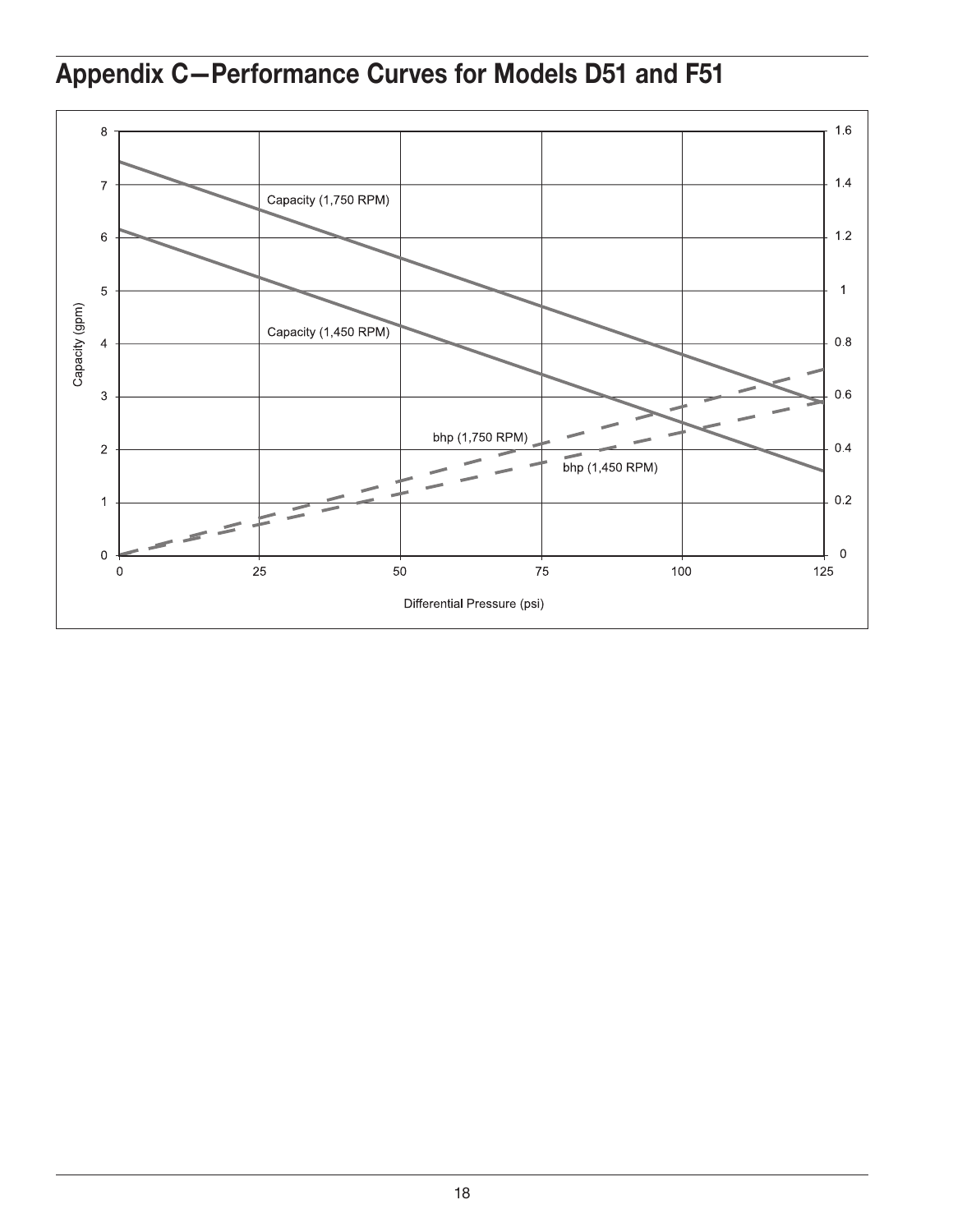## Appendix C—Performance Curves for Model 521